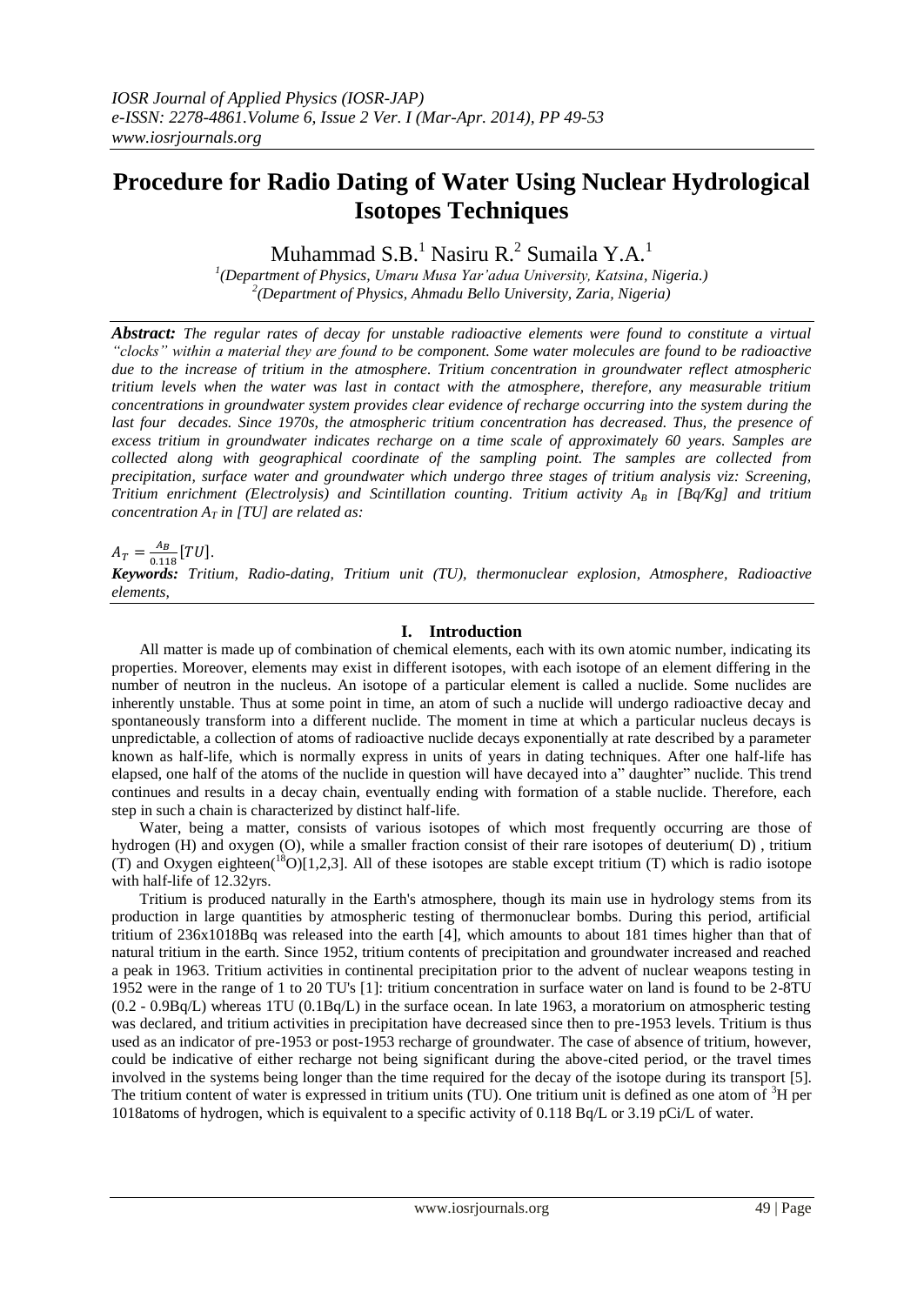# **II. Material and Method**

Tritium concentration in river water and groundwater increased after the beginning of thermonuclear test and becomes larger than that of precipitation after the end of aerial thermonuclear tests. In groundwater, tritium concentration can be varied from place to place even in a small area. The formation rate of tritium depends on cosmic rays produced by neutron flux. The neutron flux is four times greater in the polar region than in the equatorial region [6]. Therefore, tritium concentration is higher in higher latitudes even after the artificial tritium has disappeared. Groundwater dating based on tritium uses the fact that the initial concentration  $A_0$  (expressed in TU) in recharging groundwater decreases with time according to the decay equation

$$
A_t = A_0 e^{-\lambda t}
$$
 (1)

Where A (t) is the tritium concentration measured in a sample after decay over time t and  $\lambda$  is the decay constant.

#### **2.1 Sample collection**

The samples are collected monthly or annually depending on the time available for the research and precision aim by the researcher. Latitude, longitude, altitude and instiu temperature of the sampling points are dully recorded. The water samples are collected in a high-density polyethylene bottle and stored in dark room at room temperature. The geology and hydrological data of the area are required. The chemical analysis of the sample water is also necessary.

### **2.1.1. Precipitation sampling**

The precipitation sample is usually collected during the rainfall by attaching funnel to the high-density polyethylene bottle which is kept on a plain land at an open space during the rain and before the rain stops completely the bottle is unscrewed from the funnel and immediately sealed with a plastic cone cap.

#### **2.1.2. Surface-water sampling**

The sample of unfiltered, unacidified Surface water is collected from random selected dams, rivers, lakes and ponds. This is done after the water is well stirred so as to get a true isotopic representative of the surface water aquifer in the sample water and immediately a high-density bottle is deep into the water filled up and closed from inside the water in order to avoid fractionation.

# **2.1.3. Groundwater sampling**

The sample of unfiltered, unacidified groundwater is collected from random selected hand-pump motorized boreholes that are in continuous abstraction and whose depth, location and hydraulic information is known. The samples are collected after pumping for about 5 minute if water is not already being pumped prio to arrival at the pump site. This is to purge the boreholes of stagnant water around the pump parts, so that the water sample is isotopic representative of the aquifer.

# **2.2. Tritium Fundamentals**

The radioactive isotope of hydrogen,  ${}^{3}H$ , naturally originates from a nuclear reaction between atmospheric nitrogen and thermal neutrons in the upper atmosphere [7]:

 $^{14}$ N (n,  $^{12}$  C) 3H (2)

$$
{}^{2}H \text{ (n } , \text{ gamma ray)} \, {}^{3}H \tag{3}
$$

The  ${}^{3}$ H thus formed naturally and bomb tritium enters the hydrologic cycle after oxidation to  ${}^{1}H^{3}$ HO, it reaches the surface of the earth as part of rain water, in which it is essentially a conservative tracer. Production rate of natural tritium in the atmosphere is estimated to be 2500 atoms/m2/s (troposphere: 840, stratosphere: 1660)[8]. Tritium finally decays according to the equation:

 ${}^{3}\text{H} \rightarrow {}^{3}\text{He} + \beta -$  (4)

with  $E_{\beta max} = 18 KeV$  and half-life of 12.32 years. The experimental analysis of Tritium is carried out in three stages viz:

- Screening,
- Electrolysis
- Scintillation counting.

# **2.2.1. Screening**

Water samples for tritium analysis are distilled in order to remove particles and purify it of all forms of dirtiness. Thus an initial screening of the tritium concentration is carried out. This step can be left out, if water with known environmental tritium concentration, i.e. well  $>100$  TU, is sampled. 10ml of the sample are mixed with 11ml Ultima Gold liquid scintillator in a counting vial. The samples are then placed in the Packard Tri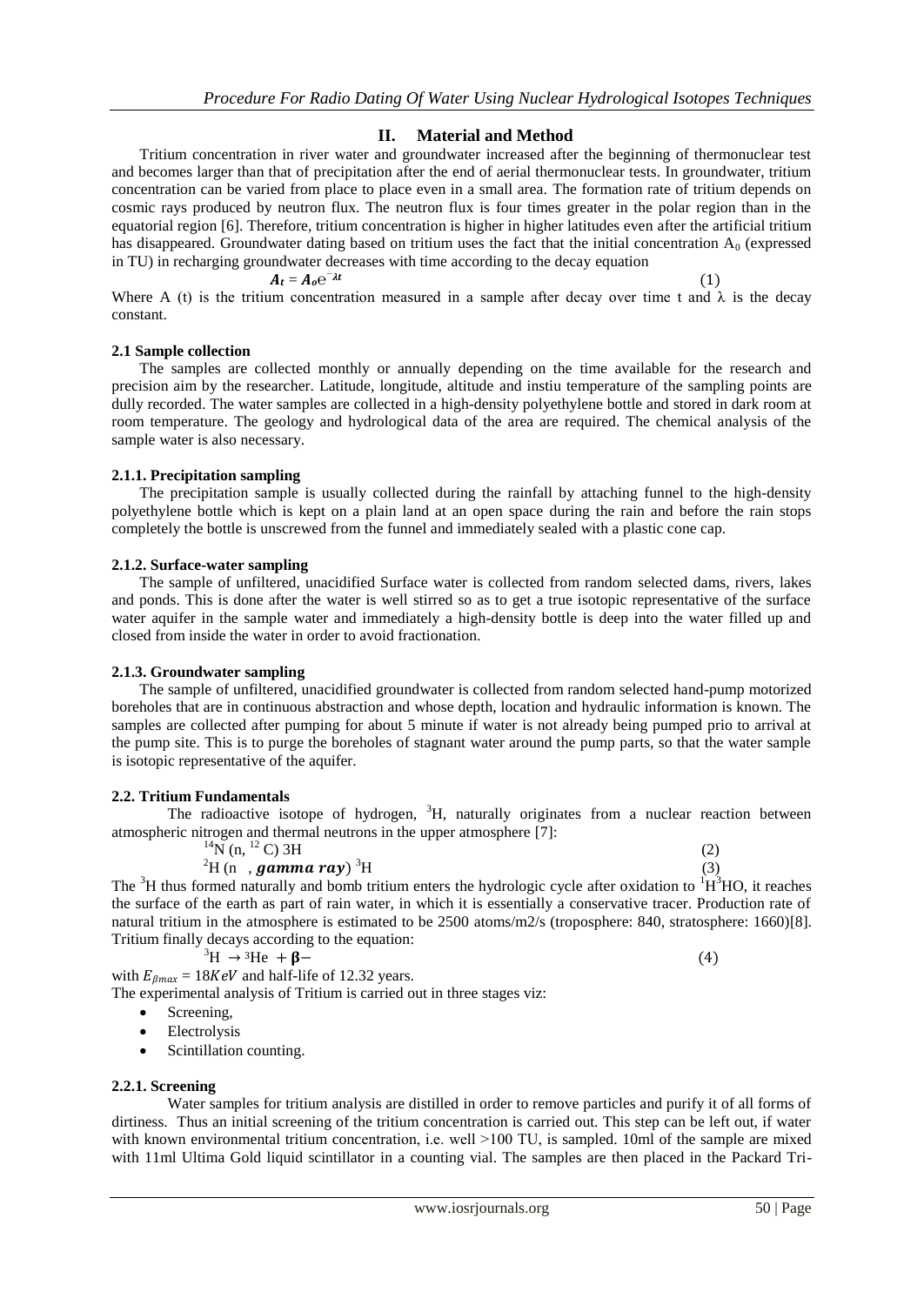Carb 2770TR/SL. Low-Level liquid scintillation analyzer, and counted for at least three cycles of four hours. Samples found with tritium concentration of less than 100TU are subsequently enriched by electrolysis.

# **2.2.2. Electrolysis**

Electrolytic enrichment of tritium more than 10 times is recommended prior to the measurement by a liquid scintillation counter. A volume of some 500 mil of the screen sampled water is mixed with four gram of sodium peroxide and introduced into the electrolytic cell. A direct current of some 5-10 ampere at 12V is passed through the cell, which is cooled because of process heat generation. After several days (at least five days), the electrolyte volume is reduced to some 20 mil. This volume reduction of 25 times produces a corresponding tritium enrichment factor of about 20. Samples of standard known tritium concentration (spike) are run in one cell of each batch to check on the enrichment attained. The screen sampled water is electrolyzed to hydrogen and oxygen, tritium, the heaviest isotope of hydrogen, strongly enriches in water phase rather than in hydrogen gas, therefore, tritium separation factor between water and hydrogen is highly significant[3].

# **2.2.3. Counting**

To measure tritium, it is recommended to use a low-background type liquid scintillation counter, which is equipped with an anti-coincident counter, and lead shield that largely reduces background of cosmic ray and other form of radiation. For liquid scintillation counting, the enriched water sample is directly distilled (vacuum distillation) from the now highly concentrated electrolyte. A ten mil volume of the vacuum distilled water sample is mixed with eleven mil (11ml) Ultima Gold cocktail in a counting vial. The sample is then placed in the Packard Tri-Carb 2770TR/SL Low-Level liquid scintillation analyzer and counted for 2-3 cycles of 4 hours [9]. Detection limits are 0.2TU for enriched samples.

# *2.2.3.1 Calculation of Tritium Content in Water*

1. Calculation of Counting Efficiency (C.E.)

The activity of the standard solution at the midpoint of counting time (dpm/ml) is determined as follows:

- The standard solution has a certain activity at the date of its preparation but this activity changes with time due to the radioactive decay phenomena [10]. Therefore, the time between the date of preparation of the standard solution and midpoint of counting date is computed.
- $\bullet$  The decay factor  $- \lambda t$

Where

or used was 
$$
e
$$
  

$$
\lambda = \ln \left[ \frac{2}{T_{1/2}} \right]
$$

 $T_{1/2}$  = half- life of tritium = 12.32 year, t = midpoint of counting.

The net counts per minute for samples-blanks and standard solution after electrolytic enrichment step is determined as follows:

(net cpm)<sub>sample</sub> or standard = (average cpm)  $_{sample\ or\ standard}$  – (average cpm)  $_{background}$ The net cpm per ml (net cpm/ml) for samples-blanks and standard solution after the enrichment step is determined by using the following formula:

$$
net\;cpm/ml = \frac{(net\;cpm)_{sample\;or\;standard}}{volume\;of\;sample\;counted\;(normally\;3\;ml)}
$$
\n
$$
(5)
$$

The counting efficiency (C. E.) is calculated as follows:

$$
C.E. = \frac{(net\,cpm)_{standard}}{Activity\ of\ standard\ solution} \times 100\tag{6}
$$

The net cpm/ ml for all samples-blanks and standard solution taking part in the enrichment step is determined as follows:

$$
net\;cpm/ml = \frac{(net\;cpm/ml)}{C.E.} \times 100\tag{7}
$$

The electrolysis efficiency of each standard solution (E.E. standard) taking part in the enrichment step is calculated using the following equation:

$$
E.E. = \frac{dpm/ml}{dpm_o/ml} \times \frac{V}{V_o}
$$
\n(8)

Where

$$
dpm_o/ml = \frac{(dpm/ml)^*_{standard solution} \times volume of standard used V_o}{V_o = initial volume before enrichment = 250 ml}
$$
\n
$$
V = final volume after enrichment
$$
\n(9)

 The volume of the standard used is 1 ml, which is added to 249 ml of tritium-free water (dead water). This dead water is obtained from the Western Desert Oasis known to have no tritium.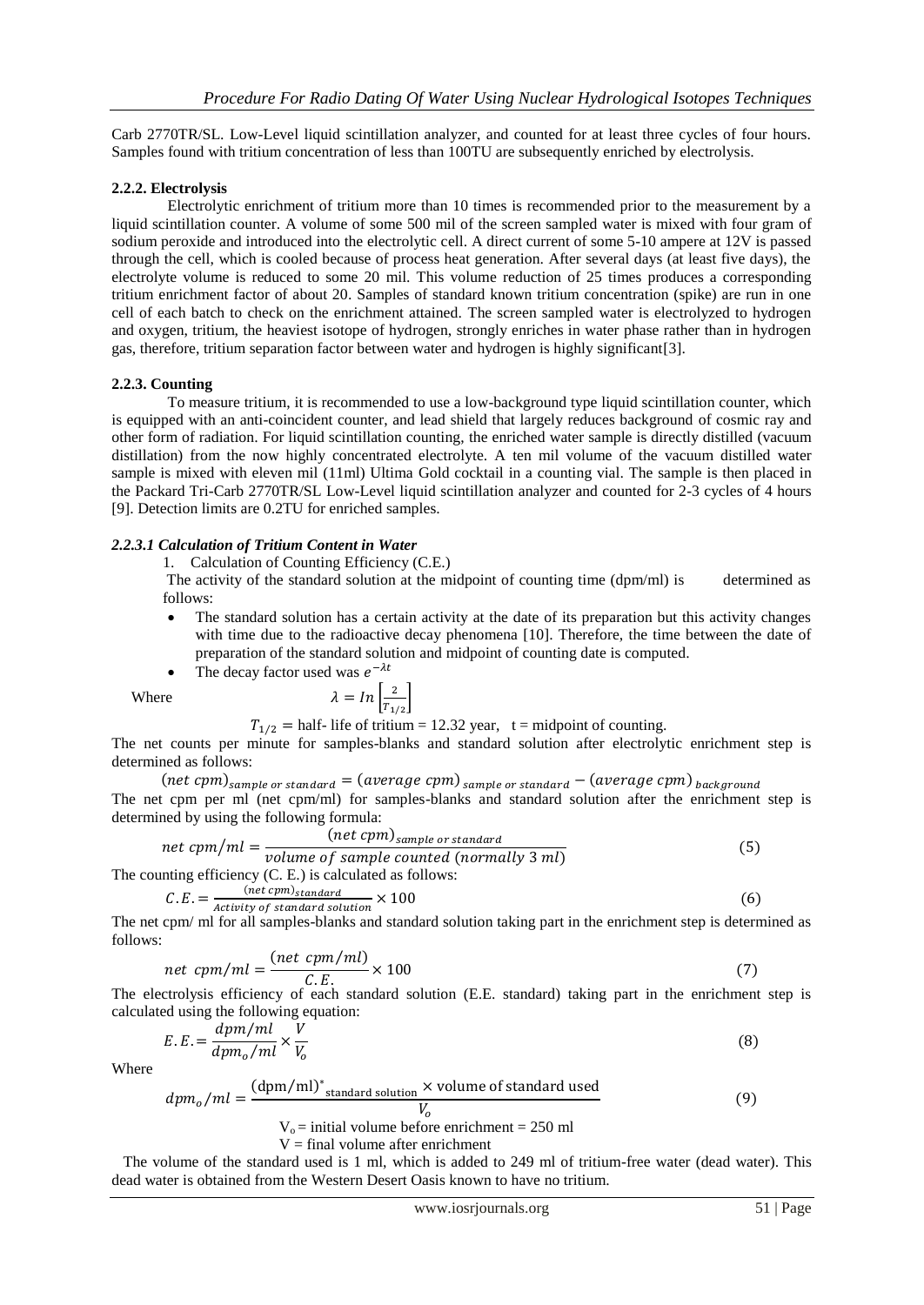The enrichment factor, B, for each standard solution cell, which took part in the enrichment step, is calculated as follows:

$$
B = -\left[\frac{\log \frac{V}{V_o}}{\log E.E_{standard}}\right]
$$
 (10)

The average enrichment factor  $(B^*)$  for three standard solutions is determined. The Electrolysis Enrichment Efficiency of each water sample of unknown tritium content is calculated as follows:

$$
\log E.E_{sample} = \frac{-1}{B^*} \log \frac{V_o}{V}
$$
\n(11)

(dpm/ml) for each sample and unknown tritium content is calculated as follows:

$$
(dpmo/ml)sample = \frac{(dpm/ml)sample}{E.E.sample} \times \frac{V}{V_o}
$$
 (12)

The concentration of tritium expressed as T.U. for each water sample is determined as follows:

$$
T.U. = \frac{(dpm_o/ml)}{0.0072} \tag{13}
$$

The tritium activity of natural water samples is usually expressed in terms of tritium unit;

1 T.U. = 1 tritium atom/  $10^{18}$  hydrogen atom, or

 $1 T.U. = 7.2$  dpm/l = 0.0072 dpm/m

### **III. Data processing**

Data processing refers to the entering, storing, updating and retrieving of information using a computer. This must be organized depending on how and when the data is collected with reference to a standard method provided by International atomic energy agency (IAEA). This will greatly help in data treatment which will subsequently yield a better result.

#### **3.1.Data treatment**

#### **3.1.1. Weighted mean**

The weighted mean values are computed as

 $\overline{\delta_w} = \frac{\sum_{i=1}^n P_i}{\sum_{i=1}^n P_i}$ (14)

Where  $P_i$  and  $\delta_i$  denote the monthly precipitation and its delta value and n represent number of available data for each month [11].

The annual means for tritium, deuterium, oxygen-18 and deuterium excess weighted by the amount water (precipitation) should be calculated. For the stable isotopes, also the total weighted means should be calculated. Total weighted means and amount of precipitation, excluding months with precipitation lower than or equal to 20mm, should be computed. Monthly weighted means values and standard deviations should also be computed for stable isotopes [11].

#### **3.1.2. Correlations**

Two methods of linear correlation between sets of data are applied: the least- squares regression and the reduction major axis line [11].

#### **IV. Conclusion**

Tritium provides information about groundwater's age (Mean residence time), which refers to the last time the water, was in contact with the atmosphere. Tritium decays to  ${}^{3}$ He with a half-life of 12.32 years. The amount of <sup>3</sup>He from the decay of tritium ( ${}^{3}H \rightarrow {}^{3}He + \beta -$ ) is measured along with the amount of tritium remaining in the water to give the mean residence time of the water. Since the sum of tritium decay and tritium remaining in the water is equal to the amount of tritium that was present at the time of recharge. The  ${}^{3}$ H -  ${}^{3}$ He dating method is remarkably accurate for groundwater up to 60 years old with an age resolution of plus or minus one year [1, 11, and 12].

#### **References**

- [1] Yurtsever, Y. and Araguas, L. A. (1993). Environmental isotope applications in hydrology: An overview of the IAEA's activities, experiences, and prospects. Proc. of the Yokohama Symp. July 1993. IAHS Publ. No. 215
- [2] Gudmundsson,K (2000).Isotopic tracing of moisture in buildings.Nordic Journal of Building Physics, Vol.2pp22

[5] Nair, RA.,Pendharkar, A.S. Navada,S.V.and Rao,S.M.(1979)Groundwater studies in Matrashtra. Development of isotope techques and field experience. Proc.Symp.Isotope Hydrology, 19-23 June 1978, Neuherberg, IAEA, Vienna 803-826

<sup>[3]</sup> International Hydrological Progrmme (2001). 11th International Course on Hydrogen and Oxygen Isotopes in Hydrology. ISBN: 4- 9980619-3-3, Nagoya University COOP.

<sup>[4]</sup> United Nations Scientific Committee on the Effects of Atomic Radiation (1982). 1982 report on "Ionizing radiation: sources and biological effects", United Nations, New York.